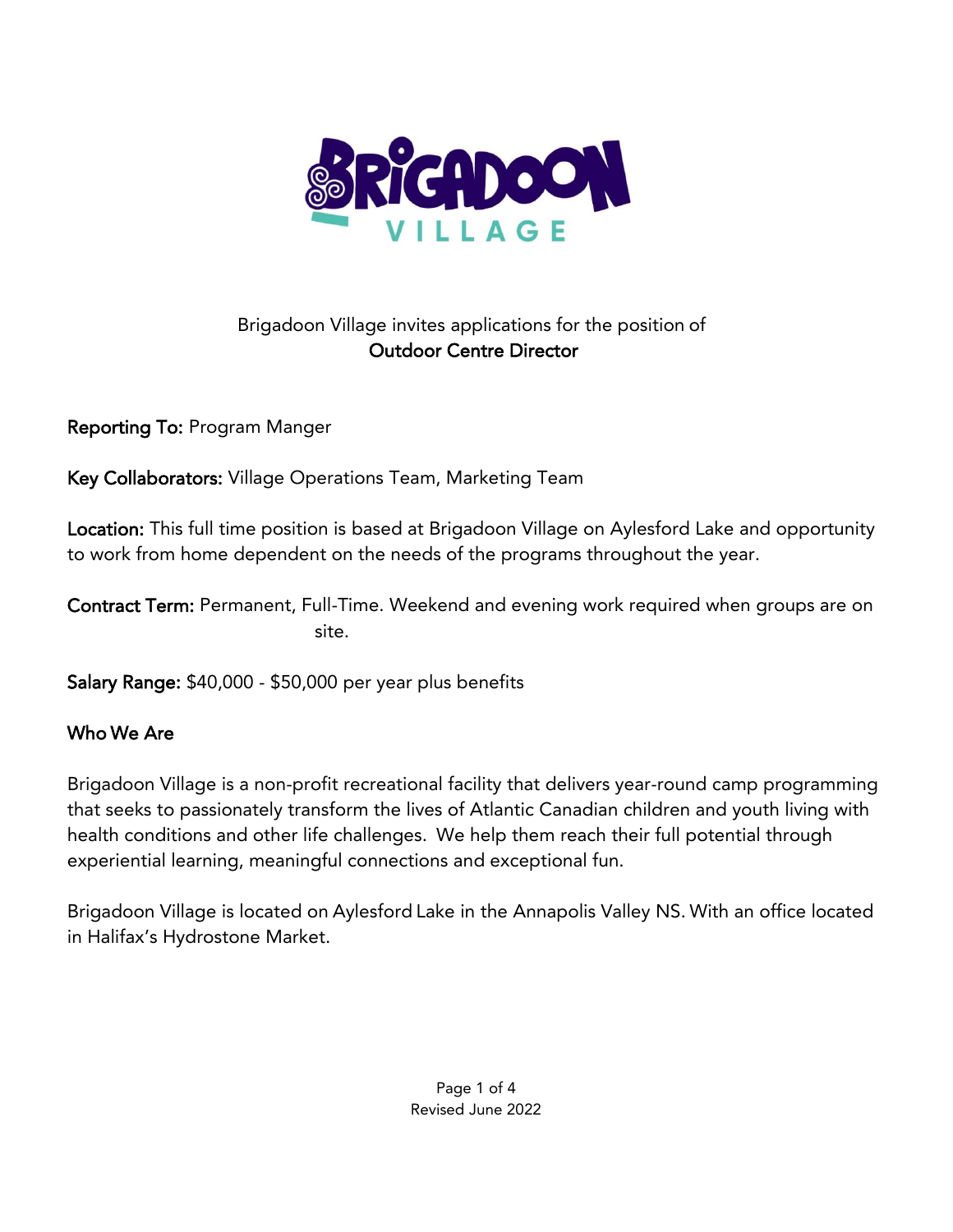### **DESCRIPTION**

The Outdoor Centre Director is responsible for planning and coordinating all aspects of Brigadoon Village's Outdoor Centre programs from September – June. This includes family camps, school groups, community and corporate bookings.

As part of Brigadoon's strategic priorities, The Outdoor Centre Coordinator will develop, supervise and evaluate all ODC programs ensuring we are providing a consistently high standard of programming to all programs. They will be committed to program evolution and development.

The Outdoor Centre Coordinator is the main point of contact for all booking groups. They will work in collaboration with the Administrative Coordinator to ensure clear communication around inquiries, bookings, invoicing, and feedback. When a group is on site the Director will ensure there is a Brigadoon Staff member who is the designated site supervisor on site who will also serve as the main contact for booking organizations while at Brigadoon.

The Outdoor Centre Coordinator will be responsible for recruiting, hiring, training, mentoring, evaluating and supporting all seasonal staff and volunteers.

Direct Reports Outdoor Centre Staff and Volunteers

### Key Responsibilities

### Program Management

- Oversee development and implementation of all Outdoor Centre programs with the goal to provide safe, fun and engaging programs;
- Develop and manage program schedules for each booking group;
- Manage Outdoor centre related budgets;
- Risk Management, policy development in conjunction with best practices;
- Evaluate the success of programs and identify areas of growth;
- Hire, train, supervise seasonal staff and develop staff training.

### Booking group administration & Marketing

- In conjunction with the Program Manager develop & maintain strong community partnerships
- Be apart of a team to develop a marketing and recruitment plan to increase revenue of our Outdoor Centre programs;
- Responsible for ensuring communications with the groups pre, during and post group visits;

### Site Supervision and Safety

#### Page 2 of 4 Revised June 2022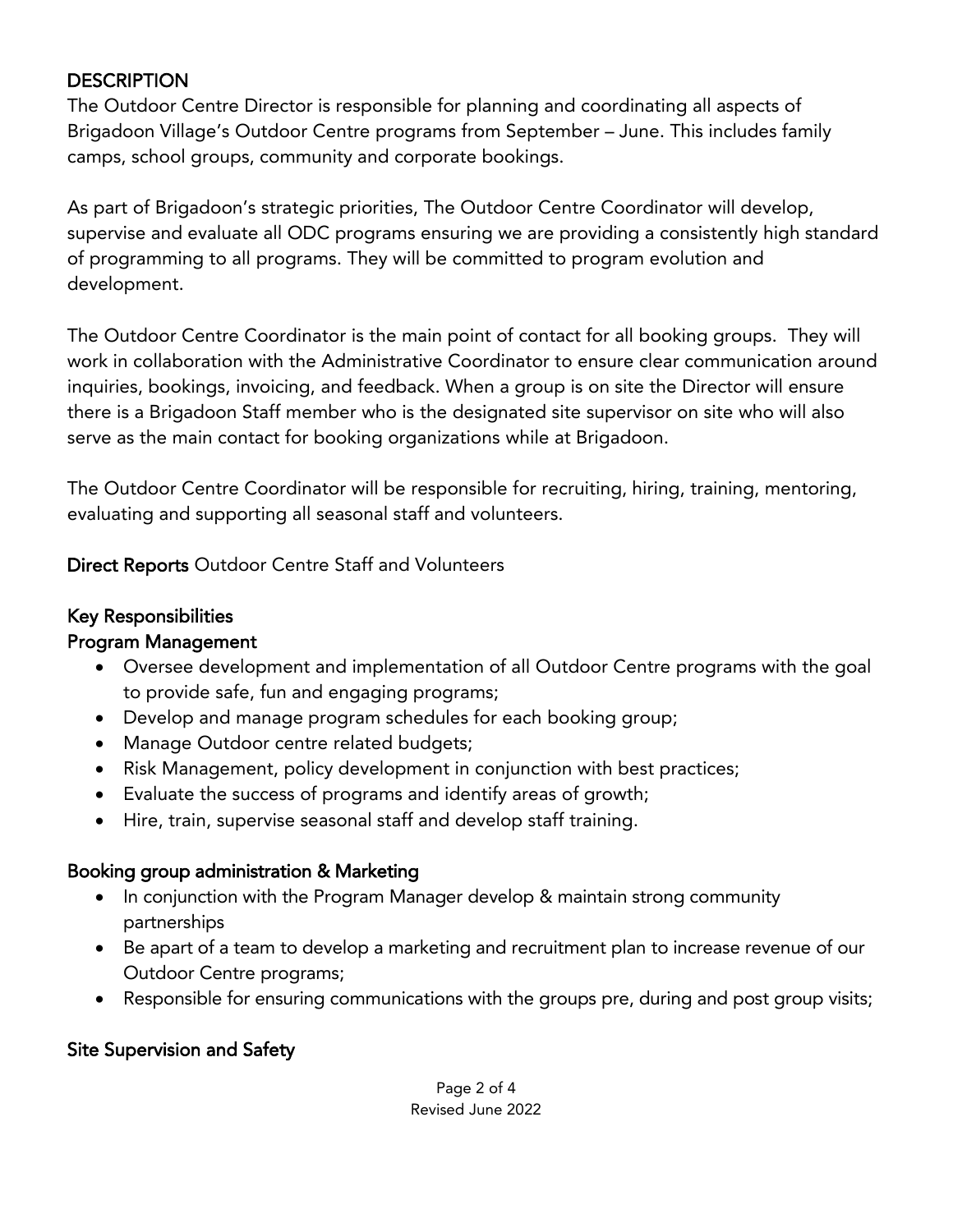- Work with Facilities Manager and team to ensure the site is safe, clean and in working order for groups;
- Maintain and review incident reports.

### Qualifications and Characteristics

- Community college diploma/University degree in Recreation, Social Sciences, Education, Administration or Health Disciplines or 3 years progressive camp experience.
- Experience with facilitating groups and understanding group dynamics
- Experience with working with and managing staff and volunteers
- Demonstrated skills including: problem solving, analytical and organizational skills, innovation, and creativity
- Ability to work in a fast-paced, demanding environment of competing priorities
- A commitment to meeting Brigadoon's mission
- Police and Child Abuse Check
- Excellent interpersonal, communications and consultative skills
- Excellent verbal and written communication skills
- Computer literacy
- Experience using camp software CampBrain considered an asset
- Ability to troubleshoot and resolve problems quickly and effectively
- Valid driver's license and access to a vehicle to be able to get to site
- Enthusiastic, passionate self-starter with excellent time-management skills
- Flexible, adaptable, and diplomatic
- Able to work in a small office environment and at program locations

# Working Conditions

The position is based at the Brigadoon Village site on Aylesford Lake, approximately 20 minutes from Kentville, NS. The position involves living on site from September – June when groups are onsite. When onsite meals and accommodations are provided. Working days may vary depending on booking requirements.

# Brigadoon Offers

- Full-time permanent position with competitive salary and benefits package
- A flexible approach to schedule and work location where we put our staff first
- A dynamic work environment where new ideas are encouraged, and brainstorming sessions break out frequently
- An environment that supports growth in your role and challenges you with new opportunities